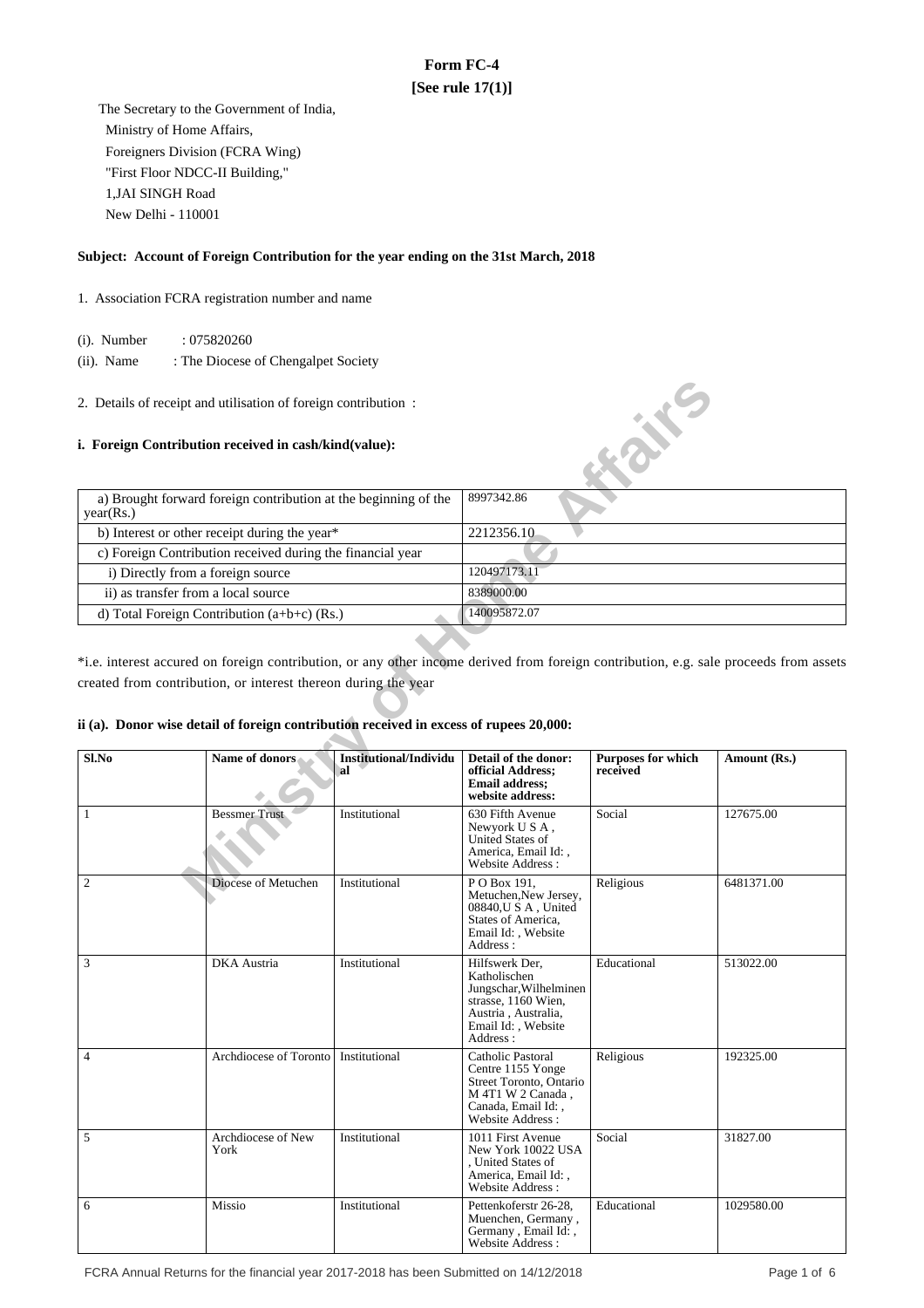| Sl.No | Name of donors                | <b>Institutional/Individu</b> | Detail of the donor:                                                                                                                                   | <b>Purposes for which</b> | Amount (Rs.) |
|-------|-------------------------------|-------------------------------|--------------------------------------------------------------------------------------------------------------------------------------------------------|---------------------------|--------------|
|       |                               | al                            | official Address;<br><b>Email address:</b><br>website address:                                                                                         | received                  |              |
| 7     | Sisters of St Peter<br>Claver | Institutional                 | 14 Connaught<br>Circle, Toronto ON,<br>M6C, 2S7, Canada,<br>Canada, Email Id:,<br>Website Address:                                                     | Religious                 | 383867.00    |
| 8     | Schwabenverlag AG             | Institutional                 | Senefelderstr Be<br>1273760OstfildernGer<br>many, Germany,<br>Email Id:, Website<br>Address:                                                           | Educational               | 204848.00    |
| 9     | Littleway Association         | Institutional                 | Sacred Heart House,<br>119, Cedars Road,<br>Clapham Common,<br>London Sws Opr,<br>United Kingdom,<br>United Kingdom,<br>Email Id:, Website<br>Address: | Religious                 | 331954.00    |
| 10    | Fr Benjamin<br>Chinnappan     | Individual                    | 758.N Michigan St<br>Elmhurst, IL 60126, U<br>S A, United States of<br>America, Email Id:,<br>Website Address:                                         | Educational               | 1500000.00   |
| 11    | Sisters of St Peter<br>Claver | Institutional                 | 14 Connaught<br>Circle, Toronto ON,<br>M6C, 2S7, Canada,<br>Canada, Email Id:,<br>Website Address:                                                     | Religious                 | 383867.00    |
| 12    | <b>Foundation Cuomo</b>       | Institutional                 | Lesun s Palace 4, Rue<br>Des Orchidees MC<br>98000 Pte De Monaco,<br>Monaco, Email Id:,<br>Website Address:                                            | Educational               | 2000000.00   |
| 13    | Diocese of Koln               | Institutional                 | Erzbistum Koln.<br>Generalvikariat, Marzel<br>lenstrabe 32/50668,M<br>Koln, Germany,<br>Germany, Email Id:,<br>Website Address :                       | Social                    | 1830164.00   |
| 14    | <b>Foundation Cuomo</b>       | Institutional                 | Lesun s Palace 4, Rue<br>Des Orchidees MC<br>98000 Pte De Monaco,<br>Monaco, Email Id:,<br><b>Website Address:</b>                                     | Educational               | 7750003.00   |
| 15    | Love and Care Mission         | Institutional                 | 53-11254th Street.<br>Little Neck, New York<br>11362, U S A, United<br>States of America,<br>Email Id:, Website<br>Address:                            | Educational               | 101523.00    |
| 16    | Littleway Association         | Institutional                 | Sacred Heart House.<br>119. Cedars Road.<br>Clapham Common,<br>London Sws Opr,<br>United Kingdom,<br>United Kingdom,<br>Email Id:, Website<br>Address: | Social                    | 589584.00    |
| 17    | Mary E.Floeck                 | Individual                    | 2027 Standford Park<br>CT Katy Tx 77450 U S<br>A, United States of<br>America, Email Id:,<br>Website Address:                                          | Social                    | 32168.00     |
| 18    | Kidermissionswerk             | Institutional                 | Stephanstrabe 35,<br>520624 Aachen,<br>Germany, Germany,<br>Email Id:, Website<br>Address:                                                             | Educational               | 801360.00    |
| 19    | Diocese of Fresno             | Institutional                 | 1500 N Fresno Street,<br>California 93703, U S<br>A, United States of<br>America, Email Id:,<br>Website Address:                                       | Social                    | 2082784.00   |
| 20    | Missio                        | Institutional                 | Pettenkoferstr 26-28,<br>Muenchen, Germany,<br>Germany, Email Id:,<br>Website Address :                                                                | Religious                 | 1131980.00   |
| 21    | Missio                        | Institutional                 | Pettenkoferstr 26-28,<br>Muenchen, Germany,<br>Germany, Email Id:,<br>Website Address:                                                                 | Religious                 | 1340906.00   |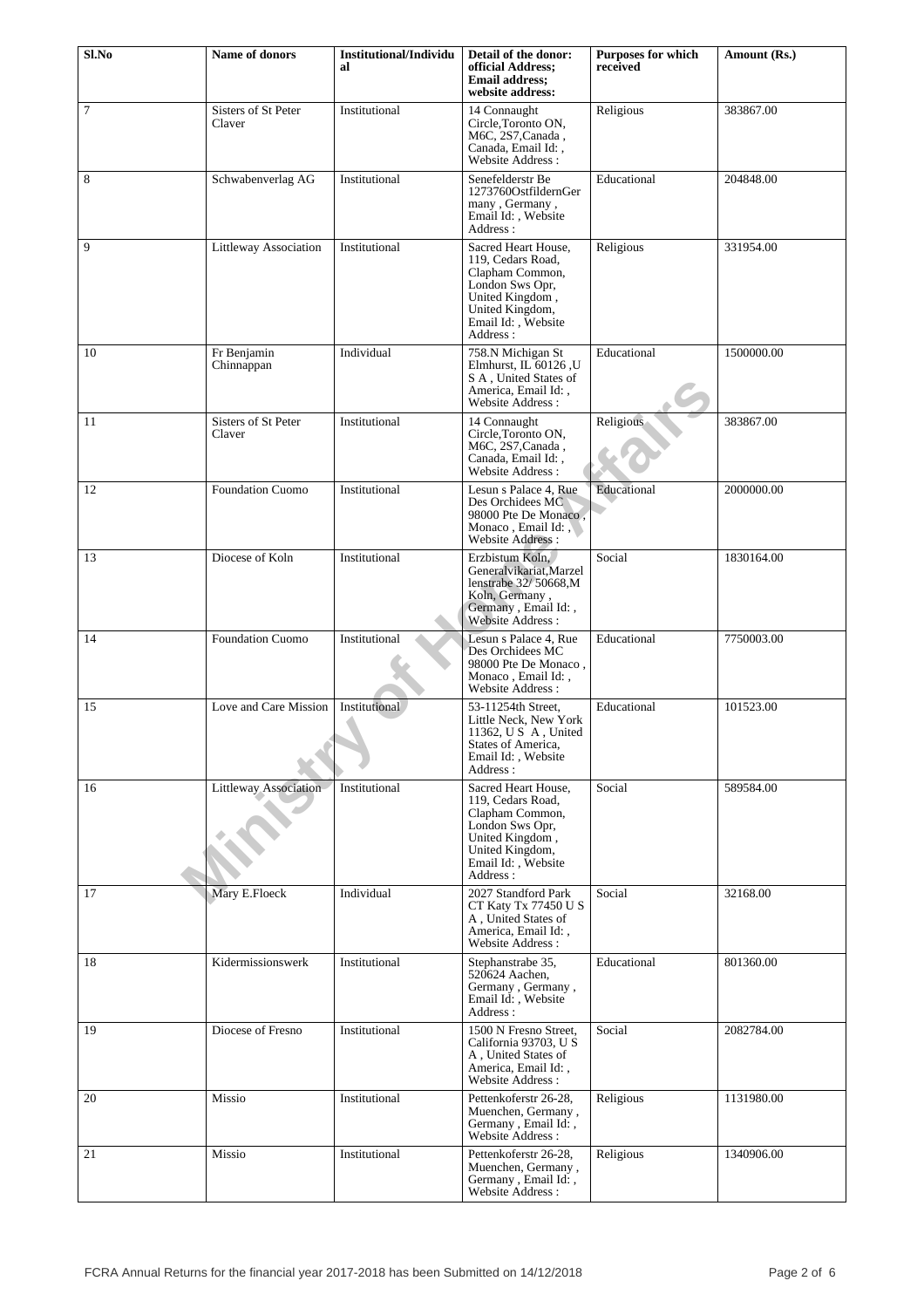| Sl.No | Name of donors                  | <b>Institutional/Individu</b><br>al | Detail of the donor:<br>official Address;<br><b>Email address;</b><br>website address:                                                                 | Purposes for which<br>received | Amount (Rs.) |
|-------|---------------------------------|-------------------------------------|--------------------------------------------------------------------------------------------------------------------------------------------------------|--------------------------------|--------------|
| 22    | Archdiocese Caritas<br>Prague   | Institutional                       | International<br>Cooperation Centre,<br>Londynska 44, 12000<br>Praha 2, Czech<br>Republic, Czech<br>Republic, Email Id:,<br>Website Address:           | Educational                    | 380051.00    |
| 23    | <b>Foundation Cuomo</b>         | Institutional                       | Lesun s Palace 4, Rue<br>Des Orchidees MC<br>98000 Pte De Monaco,<br>Monaco, Email Id:,<br>Website Address:                                            | Educational                    | 3334001.00   |
| 24    | Diocese of Graz<br>Seckau       | Institutional                       | 8010 Graz Bischofplatz<br>Postfatch 872 Germany<br>, Germany, Email Id:,<br>Website Address:                                                           | Religious                      | 142956.00    |
| 25    | Archdiocese of<br>Galveston     | Institutional                       | 1700 San<br>Jacinto, Houston, TX<br>77002.U S A . United<br>States of America,<br>Email Id:, Website<br>Address:                                       | Educational                    | 4039106.00   |
| 26    | Fr Benjamin<br>Chinnappan       | Individual                          | 758.N Michigan St<br>Elmhurst, IL 60126, U<br>S A, United States of<br>America, Email Id:,<br>Website Address:                                         | <b>Educational</b>             | 2835000.00   |
| 27    | Littleway Association           | Institutional                       | Sacred Heart House,<br>119, Cedars Road,<br>Clapham Common,<br>London Sws Opr,<br>United Kingdom,<br>United Kingdom,<br>Email Id:, Website<br>Address: | Social                         | 508198.00    |
| 28    | Archdiocese Caritas<br>Prague   | Institutional                       | International<br>Cooperation Centre,<br>Londynska 44, 12000<br>Praha 2, Czech<br>Republic, Czech<br>Republic, Email Id:,<br>Website Address :          | Educational                    | 975376.00    |
| 29    | Archdiocese of<br>Galveston     | Institutional                       | 1700 San<br>Jacinto, Houston, TX<br>77002, U S A, United<br>States of America,<br>Email Id:, Website<br>Address :                                      | Educational                    | 17918963.00  |
| 30    | St Joseph and Michael<br>Church | Institutional                       | 1314 Central Ave<br>Union City N J 0787 -<br>3124 U S A, United<br>States of America,<br>Email Id:, Website<br>Address:                                | Social                         | 129170.00    |
| 31    | Archdiocese of<br>Galveston     | Institutional                       | 1700 San<br>Jacinto, Houston, TX<br>77002, U S A, United<br>States of America,<br>Email Id:, Website<br>Address:                                       | Educational                    | 17249714.00  |
| 32    | Diocese of Harrisburg           | Institutional                       | 4800 Union Deposit<br>Road, Harrisburg, PA<br>17111-3710, USA,<br>United States of<br>America, Email Id:,<br>Website Address:                          | Religious                      | 32094.00     |
| 33    | Archdiocese of<br>Galveston     | Institutional                       | 1700 San<br>Jacinto, Houston, TX<br>77002, U S A, United<br>States of America,<br>Email Id:, Website<br>Address:                                       | Educational                    | 5451533.00   |
| 34    | Diocese of Fresno               | Institutional                       | 1500 N Fresno Street,<br>California 93703, U S<br>A, United States of<br>America, Email Id:,<br>Website Address:                                       | Religious                      | 1017999.00   |
| 35    | <b>Foundation Cuomo</b>         | Institutional                       | Lesun s Palace 4, Rue<br>Des Orchidees MC<br>98000 Pte De Monaco,<br>Monaco, Email Id:,<br>Website Address:                                            | Educational                    | 2220001.00   |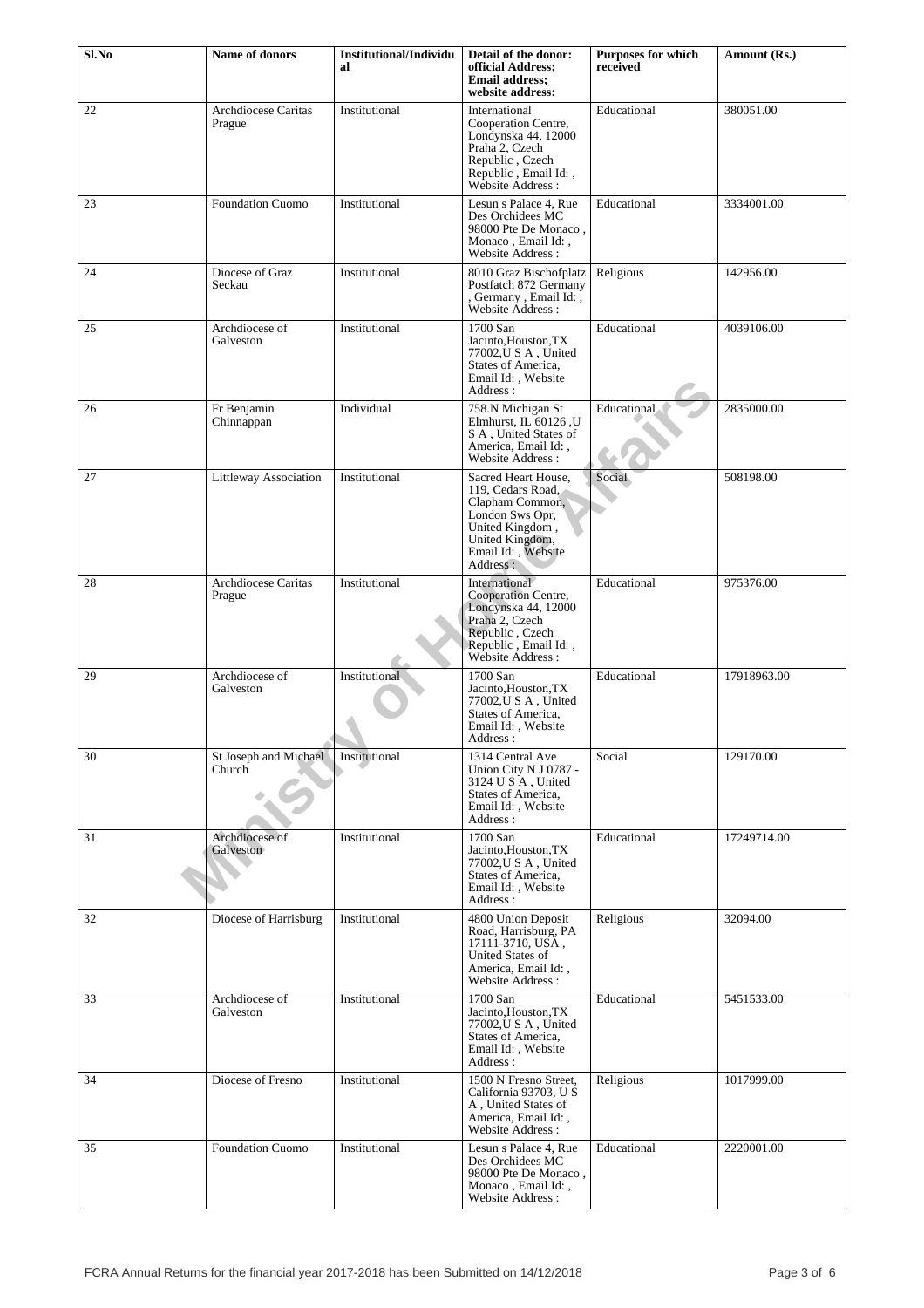| Sl.No | <b>Name of donors</b>                          | <b>Institutional/Individu</b><br>al | Detail of the donor:<br>official Address;<br>Email address;                                                                                            | <b>Purposes for which</b><br>received | Amount (Rs.) |
|-------|------------------------------------------------|-------------------------------------|--------------------------------------------------------------------------------------------------------------------------------------------------------|---------------------------------------|--------------|
| 36    | Kirche In Not Bishof                           | Institutional                       | website address:<br>Kindermann Str.23<br>61462 Konigstein<br>Germany, Germany,<br>Email Id:, Website<br>Address:                                       | Religious                             | 239871.00    |
| 37    | Archdiocese of<br>Galveston                    | Institutional                       | 1700 San<br>Jacinto, Houston, TX<br>77002, U S A, United<br>States of America.<br>Email Id:, Website<br>Address:                                       | Educational                           | 17406314.00  |
| 38    | Apostolic Nunciature                           | Institutional                       | 50-C Niti Marg,<br>Chanakyapuri, New<br>Delhi $110021$ , India,<br>Email Id:, Website<br>Address:                                                      | Religious                             | 5392000.00   |
| 39    | Roger and Pegay<br>Soukup                      | Individual                          | 340 North Snow<br>Canyon Drive Unit 18<br>Ivins UTAH 84738<br>USA, United States of<br>America, Email Id:,<br>Website Address:                         | Social                                | 63701.00     |
| 40    | Apostolic Nunciature                           | Institutional                       | 50-C Niti Marg,<br>Chanakyapuri, New<br>Delhi 110 021, India,<br>Email Id:, Website<br>Address:                                                        | Religious                             | 350000.00    |
| 41    | Fr Panimayakumar<br>Gaspar                     | Individual                          | 5371 Amboy Road,<br>Staten Isalnd, Newyork<br>10312, U S A, United<br>States of America,<br>Email Id: , Website<br>Address :                           | Social                                | 95933.00     |
| 42    | Voice of Dalit<br>International I C G<br>House | Institutional                       | ICG House, Greenford<br>Middlesex UB6 AL,<br>United Kingdom U K,<br>United Kingdom,<br>Email Id:, Website<br>Address:                                  | Social                                | 83010.00     |
| 43    | <b>Foundation Cuomo</b>                        | Institutional                       | Lesun s Palace 4, Rue<br>Des Orchidees MC<br>98000 Pte De Monaco,<br>Monaco, Email Id:,<br>Website Address:                                            | Educational                           | 2148000.00   |
| 44    | Littleway Association                          | Institutional                       | Sacred Heart House,<br>119, Cedars Road,<br>Clapham Common,<br>London Sws Opr,<br>United Kingdom,<br>United Kingdom,<br>Email Id:, Website<br>Address: | Social                                | 2334054.00   |
| 45    | <b>Foundation Cuomo</b>                        | Institutional                       | Lesun s Palace 4, Rue<br>Des Orchidees MC<br>98000 Pte De Monaco,<br>Monaco, Email Id:,<br>Website Address:                                            | Educational                           | 9465000.00   |
| 46    | Kath Pfarramt                                  | Institutional                       | Dorfstr.31, 88299<br>Leutkirch,<br>Herlazhofen, Germany<br>, Germany, Email Id:,<br>Website Address:                                                   | Social                                | 89454.00     |
| 47    | Cuore Amico Fraternita<br>Onlus                | Institutional                       | Viale Dela Stazione 63<br>25122 25122 Brescia<br>BS Germany,<br>Germany, Email Id:,<br>Website Address:                                                | Social                                | 299467.00    |
| 48    | <b>Foundation Cuomo</b>                        | Institutional                       | Lesun s Palace 4, Rue<br>Des Orchidees MC<br>98000 Pte De Monaco,<br>Monaco, Email Id:,<br>Website Address:                                            | Educational                           | 3197400.00   |
| 49    | Apostolic Nunciature                           | Institutional                       | 50-C Niti Marg,<br>Chanakyapuri, New<br>Delhi $110021$ , India,<br>Email Id:, Website<br>Address:                                                      | Educational                           | 279000.00    |
| 50    | Apostolic Nunciature                           | Institutional                       | 50-C Niti Marg,<br>Chanakyapuri, New<br>Delhi 110 021, India,<br>Email Id:, Website<br>Address:                                                        | Religious                             | 2368000.00   |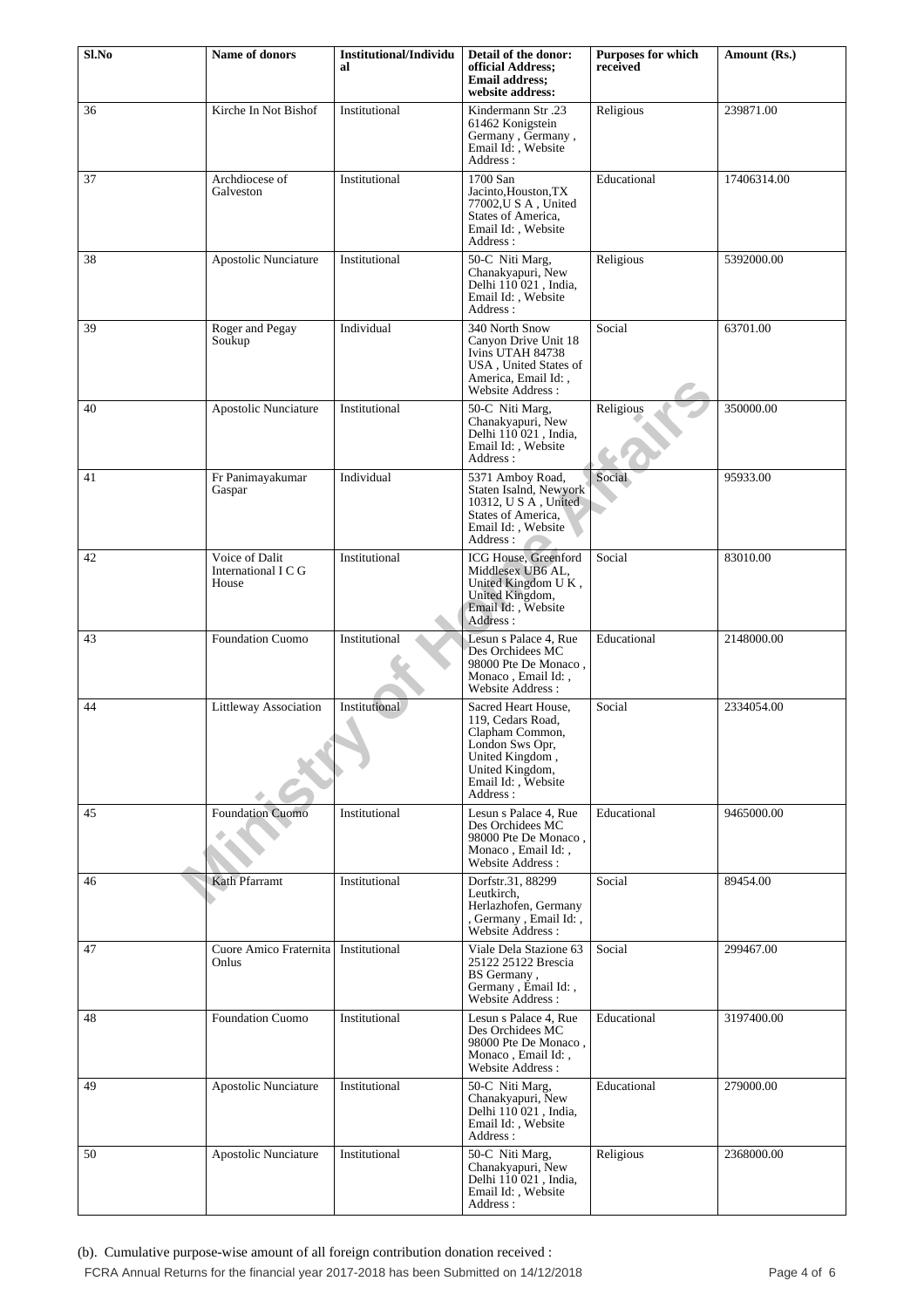| Sl.No | Purpose     | Amount       |
|-------|-------------|--------------|
|       | Social      | 8297189.00   |
|       | Educational | 100520794.36 |
|       | Religious   | 11679189.75  |

### **(iii). Details of Utilization of foreign contribution:**

| a. Total Utilization* for projects as per aims and<br>objectives of the association (Rs.) | 56826689.00 |
|-------------------------------------------------------------------------------------------|-------------|
| b. Total Administrative Exprenses as provided in Rule<br>5, FCRA 2011 (Rs.)               | 909571.00   |
| c. Total invested in term deposits(Rs.)                                                   | 62888086.10 |
| d. Total Purchase of fresh assets (Rs.)                                                   | 231771.00   |
| Total utilization in the year(Rs.) $(a+b+d)$                                              | 57968031.00 |

\* It is affirmed that the utilisation of foreign contribution is not in contravention of the provisions contained in proviso to Sction 9(e) and Section 12(4)(f) of the Act which states that the acceptance of foreign contribution is not likely to affect prejudically.

| Section $12(4)(t)$ of the Act which states that the acceptance of foreign contribution is not likely to affect prejudically. |                                                                                                                       |                                                                                                                                                                   |                                                                                                      |  |  |  |  |
|------------------------------------------------------------------------------------------------------------------------------|-----------------------------------------------------------------------------------------------------------------------|-------------------------------------------------------------------------------------------------------------------------------------------------------------------|------------------------------------------------------------------------------------------------------|--|--|--|--|
|                                                                                                                              |                                                                                                                       |                                                                                                                                                                   |                                                                                                      |  |  |  |  |
| (B) the security, strategic, scientific or echnomic interest of the state; or                                                |                                                                                                                       |                                                                                                                                                                   |                                                                                                      |  |  |  |  |
| (C) the public interest; or                                                                                                  |                                                                                                                       |                                                                                                                                                                   |                                                                                                      |  |  |  |  |
|                                                                                                                              |                                                                                                                       |                                                                                                                                                                   |                                                                                                      |  |  |  |  |
|                                                                                                                              |                                                                                                                       |                                                                                                                                                                   |                                                                                                      |  |  |  |  |
|                                                                                                                              |                                                                                                                       |                                                                                                                                                                   |                                                                                                      |  |  |  |  |
|                                                                                                                              |                                                                                                                       |                                                                                                                                                                   |                                                                                                      |  |  |  |  |
| iv. Balance of unutilized foreign contribution, in<br>cash/bank, at the end of the year(Rs.):                                | 82127841.07                                                                                                           |                                                                                                                                                                   |                                                                                                      |  |  |  |  |
| v. Total number of foreigner working (salaried/in                                                                            | 0.00                                                                                                                  |                                                                                                                                                                   |                                                                                                      |  |  |  |  |
|                                                                                                                              |                                                                                                                       |                                                                                                                                                                   |                                                                                                      |  |  |  |  |
| 3. (a) Details of designated Fc bank account for receipt of Foreign Contribution (As on 31st March of the year ending):      |                                                                                                                       |                                                                                                                                                                   |                                                                                                      |  |  |  |  |
| <b>Name of Bank</b>                                                                                                          | <b>Branch Address</b> (With<br>pincode)                                                                               | <b>IFSC</b> Code                                                                                                                                                  | <b>Account No</b>                                                                                    |  |  |  |  |
| <b>INDIAN BANK</b>                                                                                                           | CHENGALPATTU<br><b>BRANCH,</b><br>NO.7 GST ROAD,<br>CHENGALPATTU, Tamil<br>Nadu,<br>Chengalpattu/MGR/Kanche<br>epuram | IDIB000C022                                                                                                                                                       | XXXXX3339                                                                                            |  |  |  |  |
|                                                                                                                              |                                                                                                                       | (A) the soverignty and integrity of india; or.<br>(D) freedom or fairness of election to any legistature; or<br>(E) friendly relations with any foreign state; or | (F) harmony between religious, racial, social, lingusitic or relgional groups, castes or communities |  |  |  |  |

3. (b) Details of all utilization bank accounts for utilization of Foregin Contribution (As on 31st March of the year ending)

| Sl.No | <b>Name of Bank</b> | <b>Branch Address</b> (With<br>pincode)                                                                               | <b>IFSC Code</b>   | <b>Account No</b> |
|-------|---------------------|-----------------------------------------------------------------------------------------------------------------------|--------------------|-------------------|
|       | <b>INDIAN BANK</b>  | <b>CHENGALPATTU</b><br>BRANCH.<br>NO.7 GST ROAD.<br>CHENGALPATTU, Tamil<br>Nadu,<br>Chengalpattu/MGR/Kanche<br>epuram | <b>IDIB000C022</b> | XXXXX3339         |

### **Declaration**